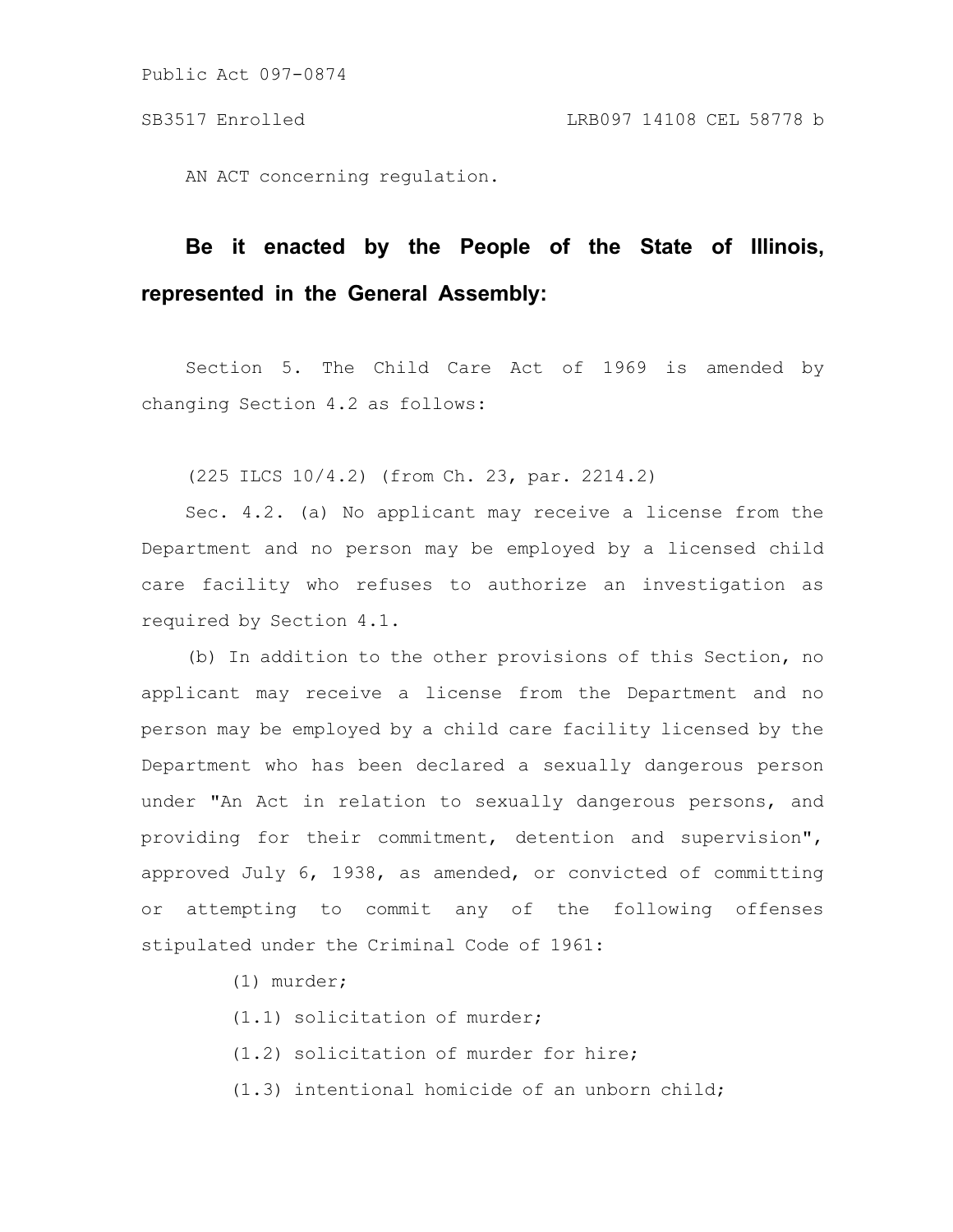- (1.4) voluntary manslaughter of an unborn child;
- (1.5) involuntary manslaughter;
- (1.6) reckless homicide;
- (1.7) concealment of a homicidal death;
- (1.8) involuntary manslaughter of an unborn child;
- (1.9) reckless homicide of an unborn child;
- (1.10) drug-induced homicide;
- (2) a sex offense under Article 11, except offenses described in Sections 11-7, 11-8, 11-12, 11-13, 11-35, 11-40, and 11-45;
	- (3) kidnapping;
	- (3.1) aggravated unlawful restraint;
	- (3.2) forcible detention;
	- (3.3) harboring a runaway;
	- (3.4) aiding and abetting child abduction;
	- (4) aggravated kidnapping;
	- (5) child abduction;
- (6) aggravated battery of a child as described in Section  $12-4.3$  or subdivision (b)(1) of Section  $12-3.05$ ;
	- (7) criminal sexual assault;
	- (8) aggravated criminal sexual assault;
	- (8.1) predatory criminal sexual assault of a child;
	- (9) criminal sexual abuse;
	- (10) aggravated sexual abuse;
- (11) heinous battery as described in Section 12-4.1 or subdivision (a)(2) of Section 12-3.05;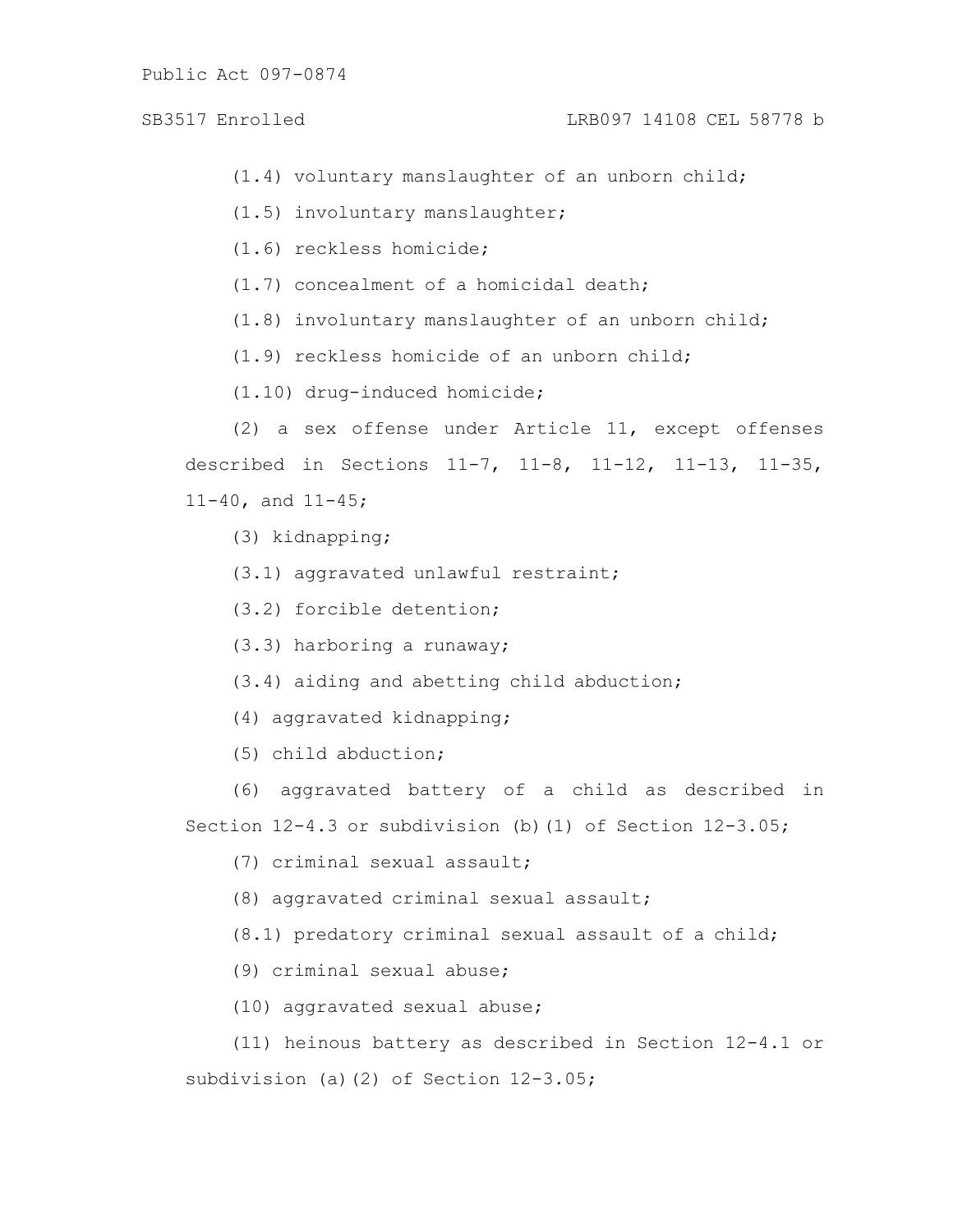## SB3517 Enrolled LRB097 14108 CEL 58778 b

(12) aggravated battery with a firearm as described in Section  $12-4.2$  or subdivision (e)(1), (e)(2), (e)(3), or (e)(4) of Section 12-3.05;

(13) tampering with food, drugs, or cosmetics;

(14) drug induced infliction of great bodily harm as described in Section  $12-4.7$  or subdivision (g)(1) of Section 12-3.05;

(15) hate crime;

- (16) stalking;
- (17) aggravated stalking;
- (18) threatening public officials;
- (19) home invasion;
- (20) vehicular invasion;
- (21) criminal transmission of HIV;

(22) criminal abuse or neglect of an elderly or disabled person as described in Section 12-21 or subsection

(b) of Section  $12-4.4a$ ;

- (23) child abandonment;
- (24) endangering the life or health of a child;
- (25) ritual mutilation;
- (26) ritualized abuse of a child;

(27) an offense in any other jurisdiction the elements of which are similar and bear a substantial relationship to any of the foregoing offenses.

(b-1) In addition to the other provisions of this Section, beginning January 1, 2004, no new applicant and, on the date of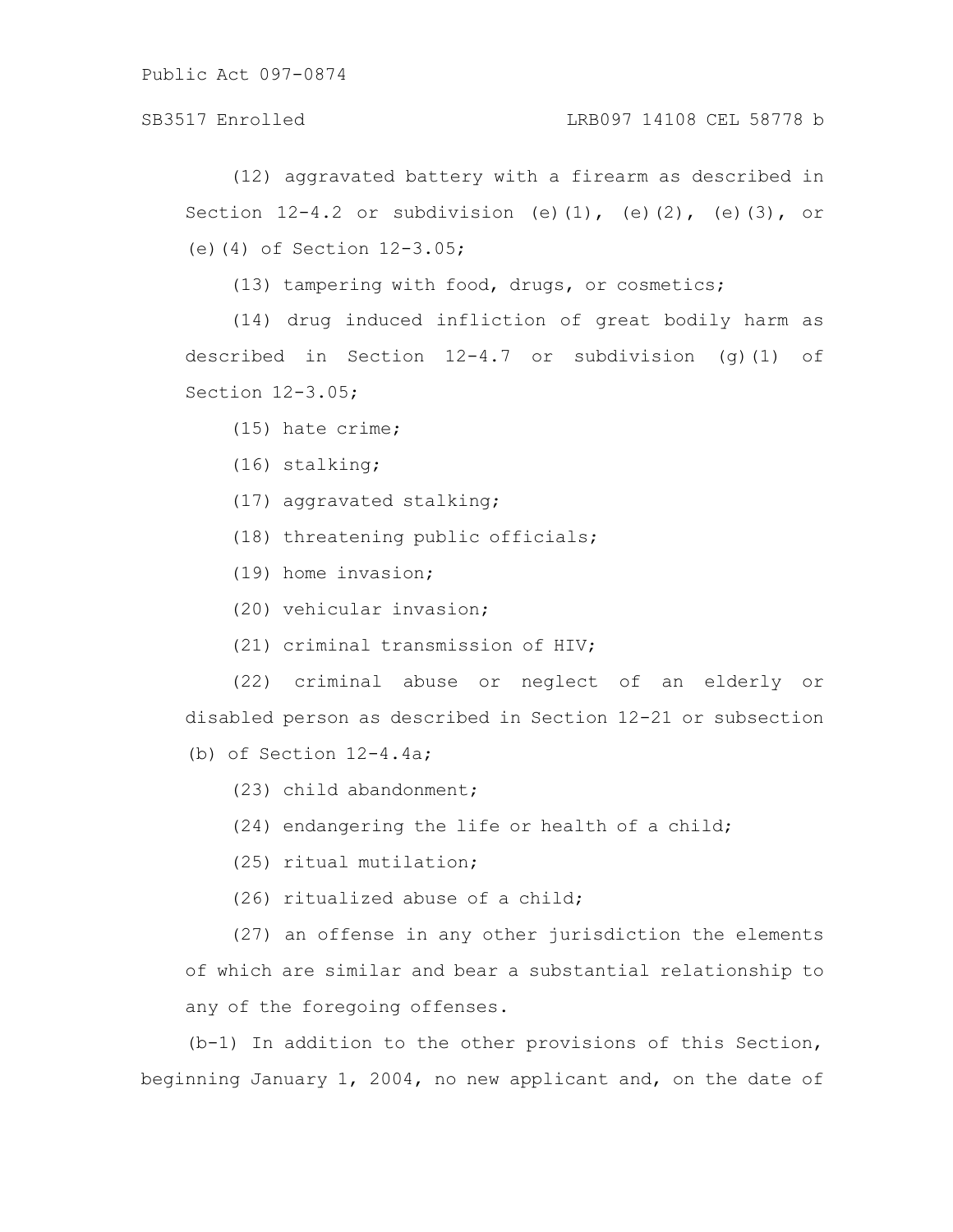## SB3517 Enrolled LRB097 14108 CEL 58778 b

licensure renewal, no current licensee may operate or receive a license from the Department to operate, no person may be employed by, and no adult person may reside in a child care facility licensed by the Department who has been convicted of committing or attempting to commit any of the following offenses or an offense in any other jurisdiction the elements of which are similar and bear a substantial relationship to any of the following offenses:

#### (I) BODILY HARM

- (1) Felony aggravated assault.
- (2) Vehicular endangerment.
- (3) Felony domestic battery.
- (4) Aggravated battery.
- (5) Heinous battery.
- (6) Aggravated battery with a firearm.
- (7) Aggravated battery of an unborn child.
- (8) Aggravated battery of a senior citizen.
- (9) Intimidation.
- (10) Compelling organization membership of persons.

(11) Abuse and criminal neglect of a long term care facility resident.

(12) Felony violation of an order of protection.

(II) OFFENSES AFFECTING PUBLIC HEALTH, SAFETY, AND DECENCY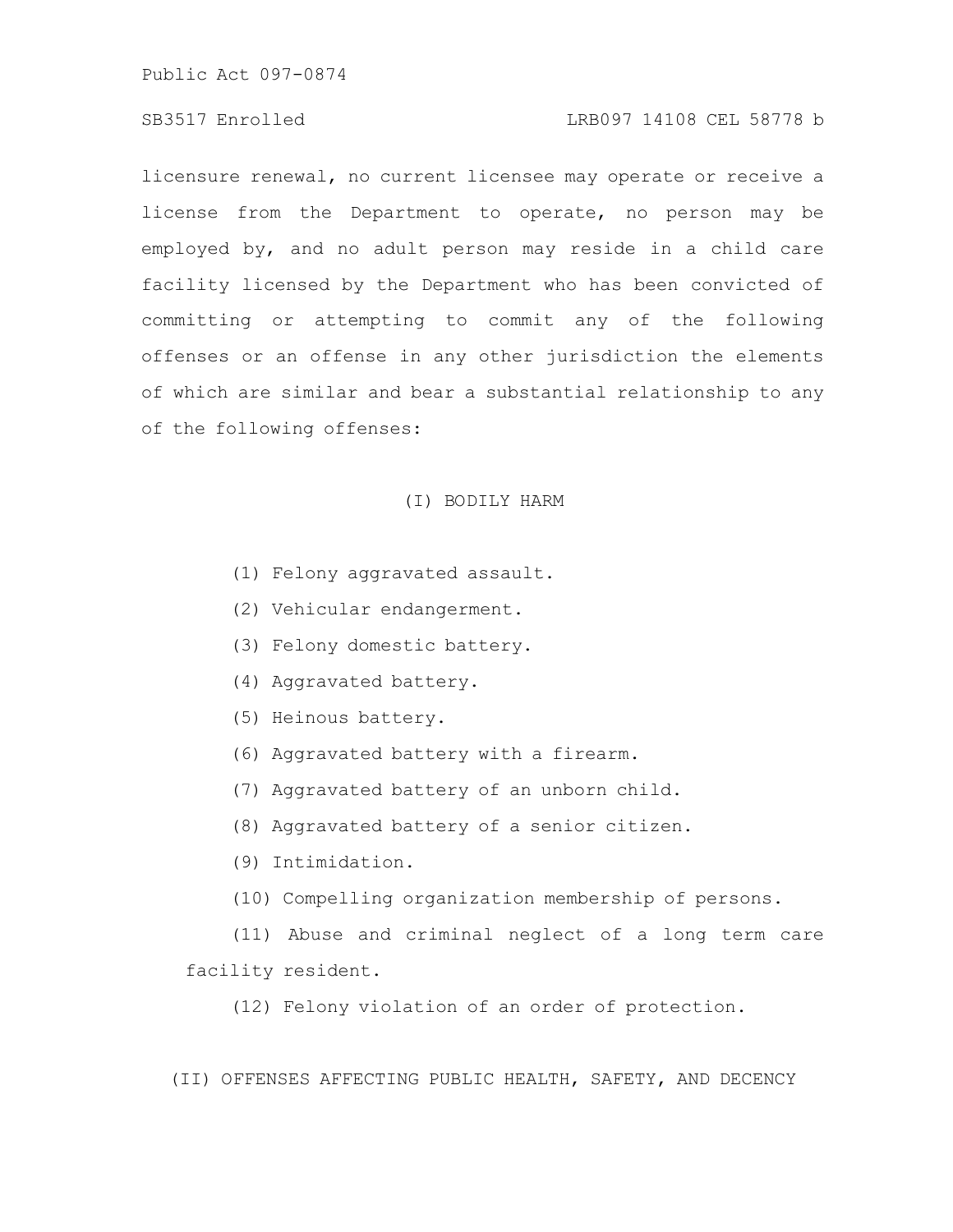(1) Felony unlawful use of weapons.

(2) Aggravated discharge of a firearm.

(3) Reckless discharge of a firearm.

(4) Unlawful use of metal piercing bullets.

(5) Unlawful sale or delivery of firearms on the premises of any school.

(6) Disarming a police officer.

(7) Obstructing justice.

(8) Concealing or aiding a fugitive.

(9) Armed violence.

(10) Felony contributing to the criminal delinquency of a juvenile.

## (III) DRUG OFFENSES

(1) Possession of more than 30 grams of cannabis.

(2) Manufacture of more than 10 grams of cannabis.

(3) Cannabis trafficking.

(4) Delivery of cannabis on school grounds.

(5) Unauthorized production of more than 5 cannabis sativa plants.

(6) Calculated criminal cannabis conspiracy.

(7) Unauthorized manufacture or delivery of controlled substances.

(8) Controlled substance trafficking.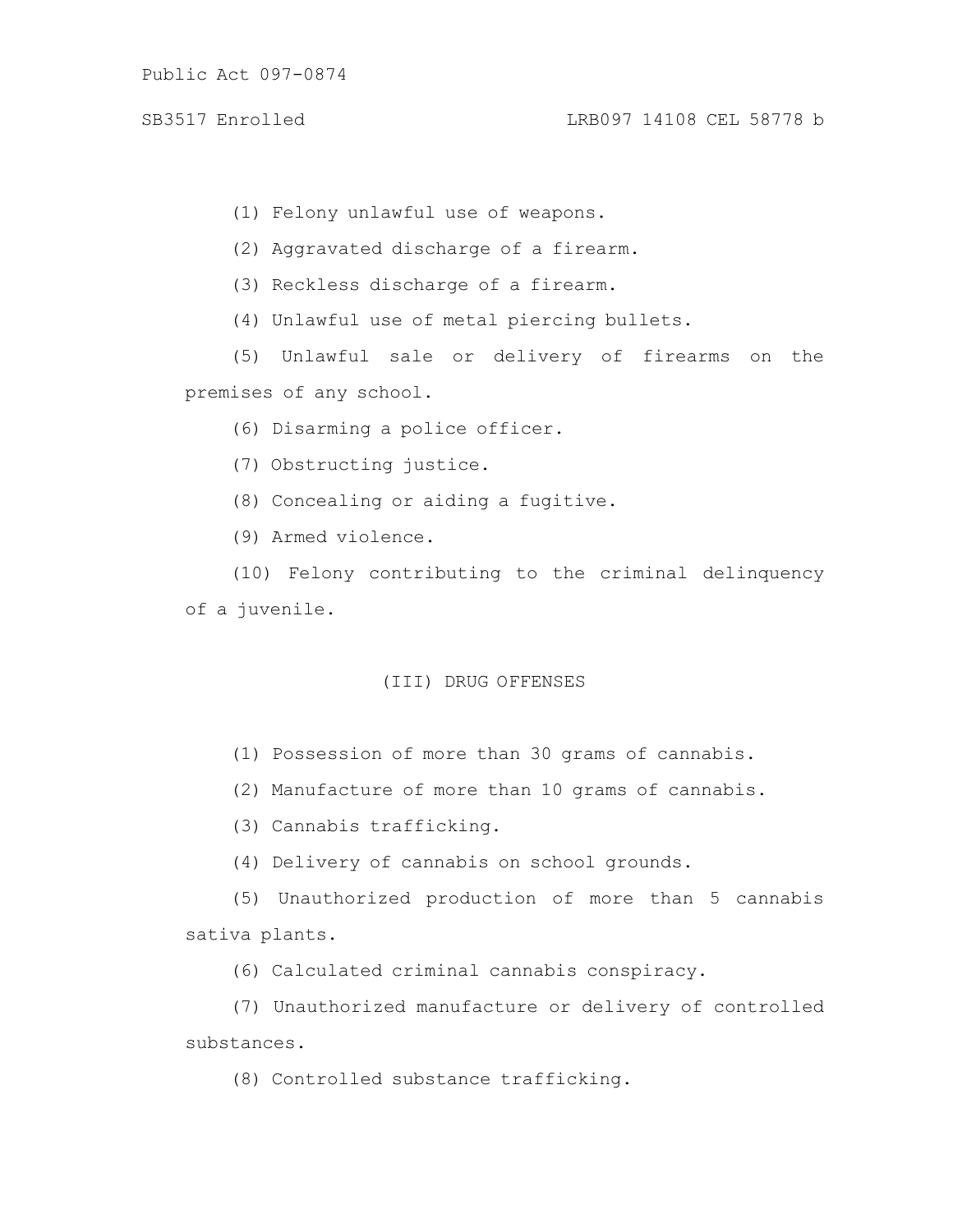(9) Manufacture, distribution, or advertisement of look-alike substances.

(10) Calculated criminal drug conspiracy.

(11) Street gang criminal drug conspiracy.

(12) Permitting unlawful use of a building.

(13) Delivery of controlled, counterfeit, or look-alike substances to persons under age 18, or at truck stops, rest stops, or safety rest areas, or on school property.

(14) Using, engaging, or employing persons under 18 to deliver controlled, counterfeit, or look-alike substances.

(15) Delivery of controlled substances.

(16) Sale or delivery of drug paraphernalia.

(17) Felony possession, sale, or exchange of instruments adapted for use of a controlled substance, methamphetamine, or cannabis by subcutaneous injection.

(18) Felony possession of a controlled substance.

(19) Any violation of the Methamphetamine Control and Community Protection Act.

(b-1.5) In addition to any other provision of this Section, for applicants with access to confidential financial information or who submit documentation to support billing, no applicant whose initial application was considered after the effective date of this amendatory Act of the 97th General Assembly may receive a license from the Department or a child care facility licensed by the Department who has been convicted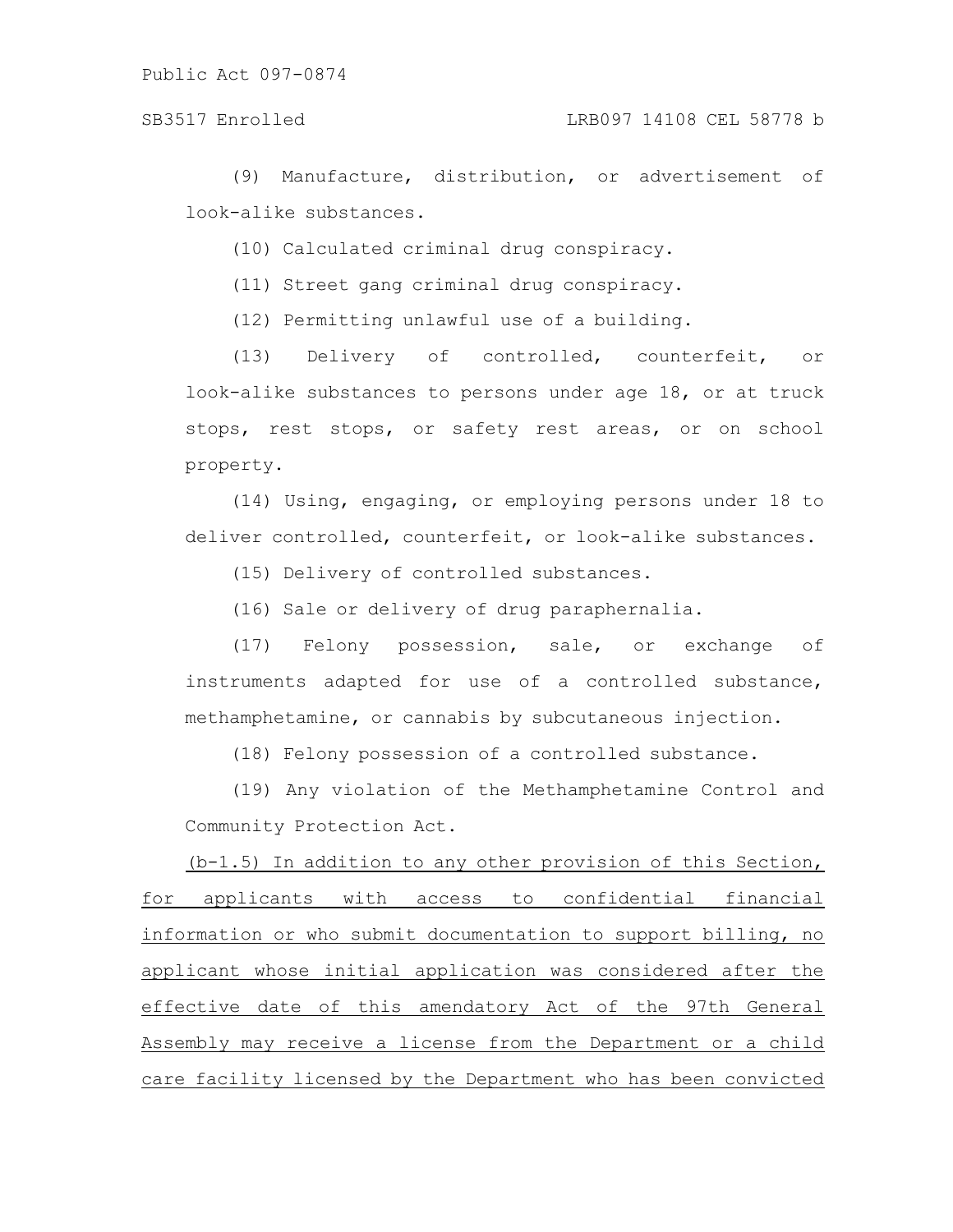of committing or attempting to commit any of the following felony offenses:

(1) financial institution fraud under Section 17-10.6 of the Criminal Code of 1961;

(2) identity theft under Section 16-30 of the Criminal Code of 1961;

(3) financial exploitation of an elderly person or a person with a disability under Section 17-56 of the Criminal Code of 1961;

(4) computer tampering under Section 17-51 of the Criminal Code of 1961;

(5) aggravated computer tampering under Section 17-52 of the Criminal Code of 1961;

(6) computer fraud under Section 17-50 of the Criminal Code of 1961;

(7) deceptive practices under Section 17-1 of the Criminal Code of 1961;

(8) forgery under Section 17-3 of the Criminal Code of 1961;

(9) State benefits fraud under Section 17-6 of the Criminal Code of 1961;

(10) mail fraud and wire fraud under Section 17-24 of the Criminal Code of 1961;

(11) theft under paragraphs (1.1) through (11) of subsection (b) of Section 16-1 of the Criminal Code of 1961.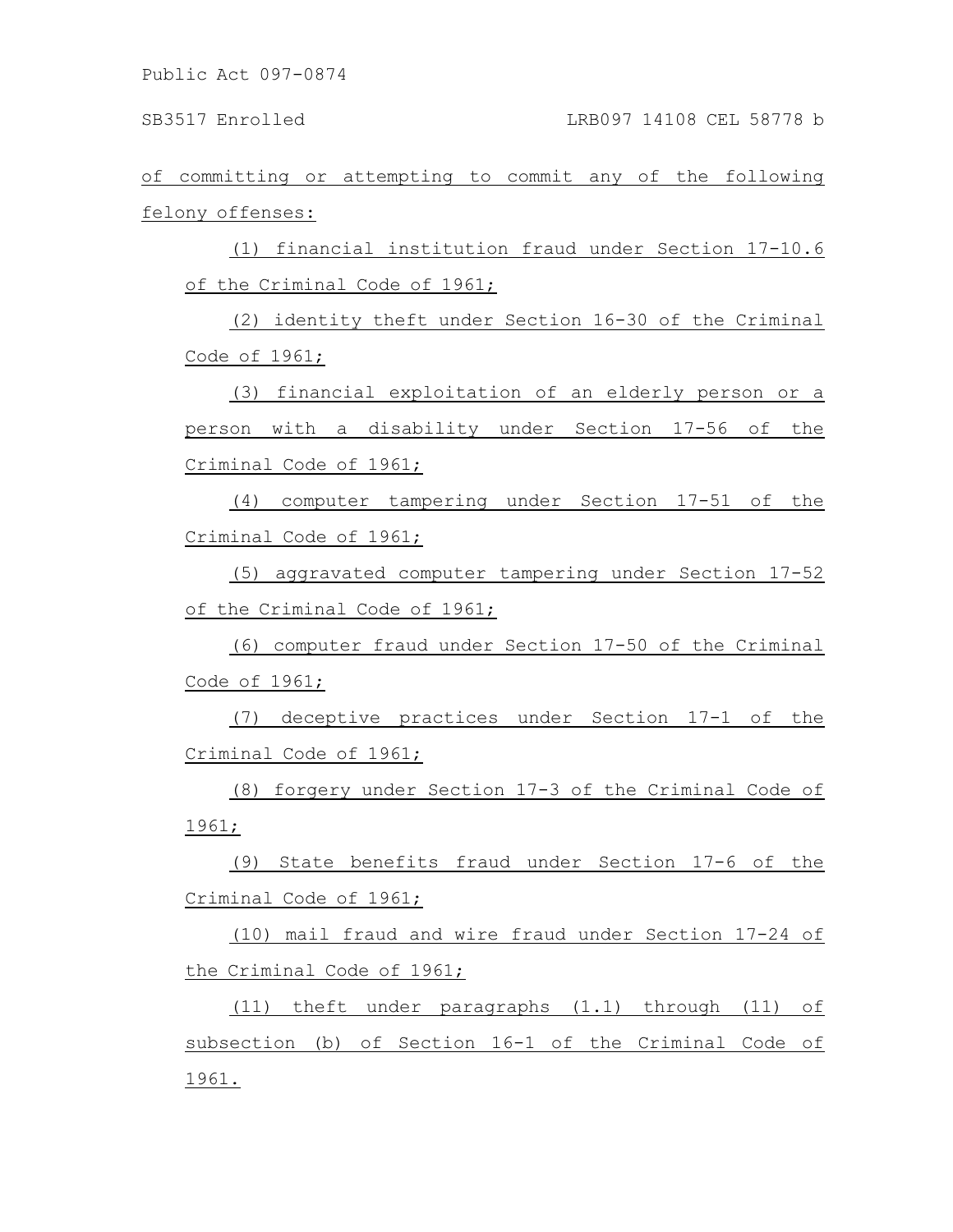$(b-2)$  Notwithstanding subsection  $(b-1)$ , the Department may make an exception and, for For child care facilities other than foster family homes, the Department may issue a new child care facility license to or renew the existing child care facility license of an applicant, a person employed by a child care facility, or an applicant who has an adult residing in a home child care facility who was convicted of an offense described in subsection (b-1), provided that all of the following requirements are met:

(1) The relevant criminal offense occurred more than 5 years prior to the date of application or renewal, except for drug offenses. The relevant drug offense must have occurred more than 10 years prior to the date of application or renewal, unless the applicant passed a drug test, arranged and paid for by the child care facility, no less than 5 years after the offense.

(2) The Department must conduct a background check and assess all convictions and recommendations of the child care facility to determine if hiring or licensing the applicant is in waiver shall apply in accordance with Department administrative rules and procedures.

(3) The applicant meets all other requirements and qualifications to be licensed as the pertinent type of child care facility under this Act and the Department's administrative rules.

(c) In addition to the other provisions of this Section, no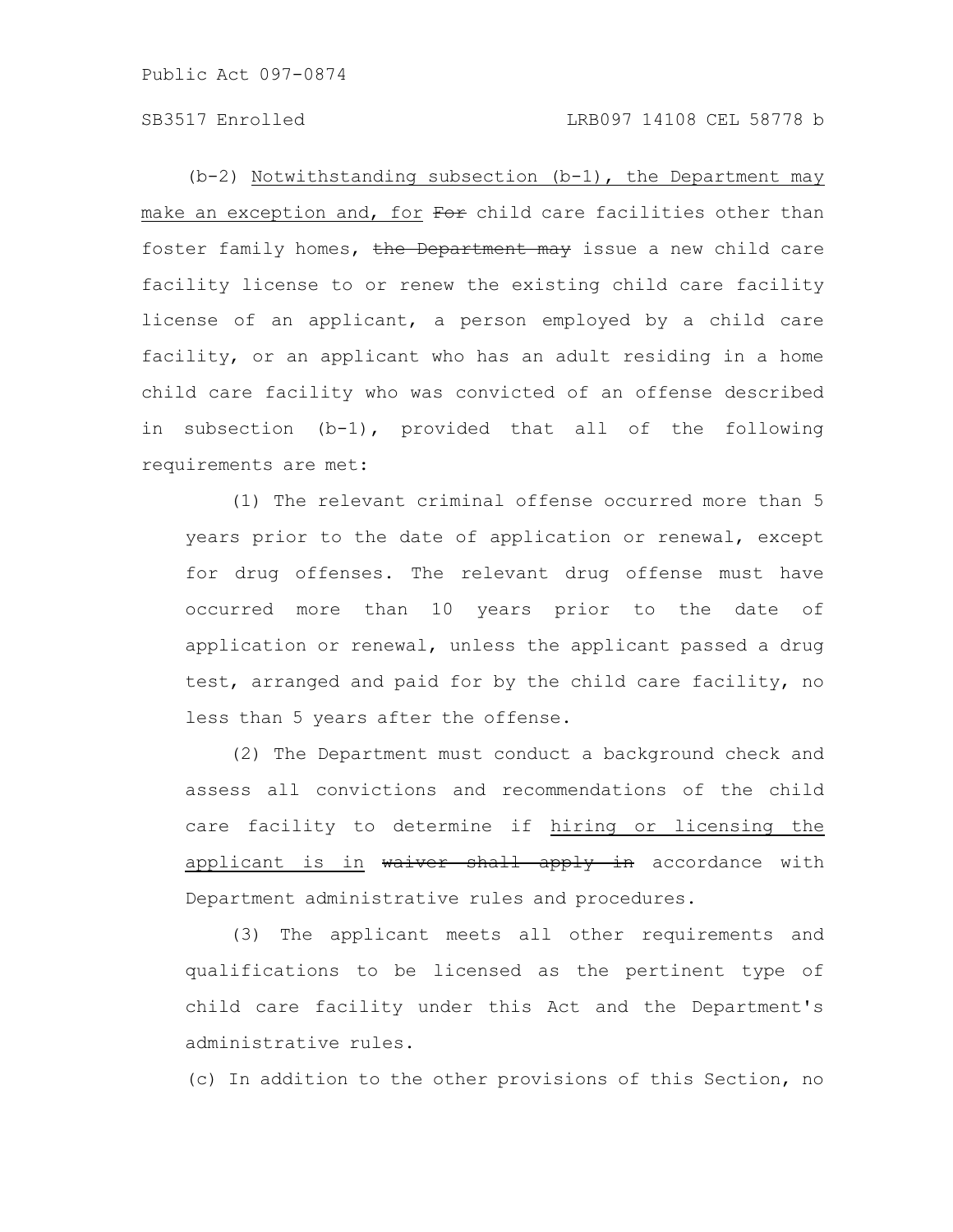# SB3517 Enrolled LRB097 14108 CEL 58778 b

applicant may receive a license from the Department to operate a foster family home, and no adult person may reside in a foster family home licensed by the Department, who has been convicted of committing or attempting to commit any of the following offenses stipulated under the Criminal Code of 1961, the Cannabis Control Act, the Methamphetamine Control and Community Protection Act, and the Illinois Controlled Substances Act:

## (I) OFFENSES DIRECTED AGAINST THE PERSON

# (A) KIDNAPPING AND RELATED OFFENSES

(1) Unlawful restraint.

#### (B) BODILY HARM

- (2) Felony aggravated assault.
- (3) Vehicular endangerment.
- (4) Felony domestic battery.
- (5) Aggravated battery.
- (6) Heinous battery.
- (7) Aggravated battery with a firearm.
- (8) Aggravated battery of an unborn child.
- (9) Aggravated battery of a senior citizen.
- (10) Intimidation.
- (11) Compelling organization membership of persons.
- (12) Abuse and criminal neglect of a long term care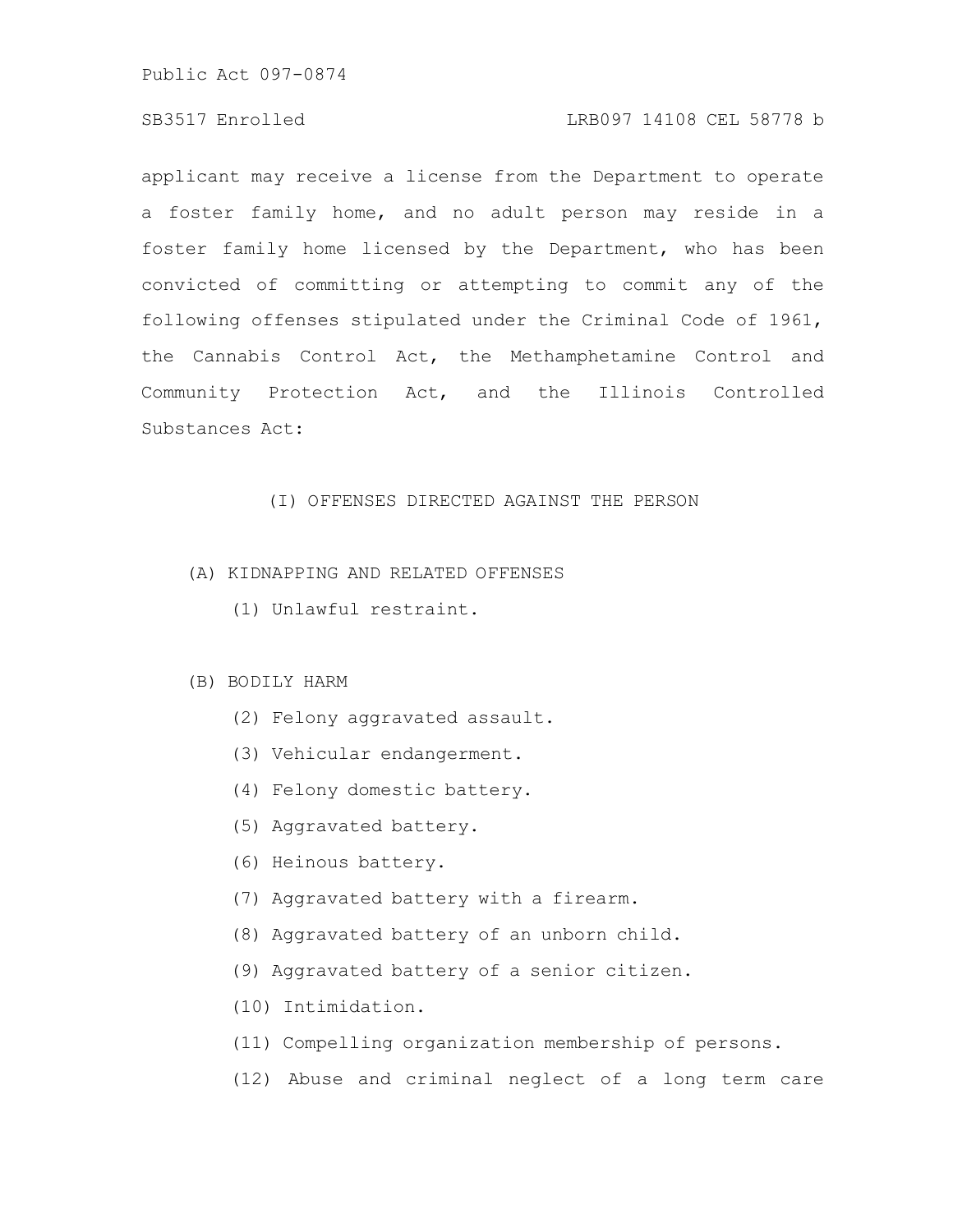SB3517 Enrolled LRB097 14108 CEL 58778 b

facility resident.

(13) Felony violation of an order of protection.

(II) OFFENSES DIRECTED AGAINST PROPERTY

- (14) Felony theft.
- (15) Robbery.
- (16) Armed robbery.
- (17) Aggravated robbery.
- (18) Vehicular hijacking.
- (19) Aggravated vehicular hijacking.
- (20) Burglary.
- (21) Possession of burglary tools.
- (22) Residential burglary.

(23) Criminal fortification of a residence or building.

(24) Arson.

(25) Aggravated arson.

(26) Possession of explosive or explosive incendiary devices.

(III) OFFENSES AFFECTING PUBLIC HEALTH, SAFETY, AND DECENCY

- (27) Felony unlawful use of weapons.
- (28) Aggravated discharge of a firearm.
- (29) Reckless discharge of a firearm.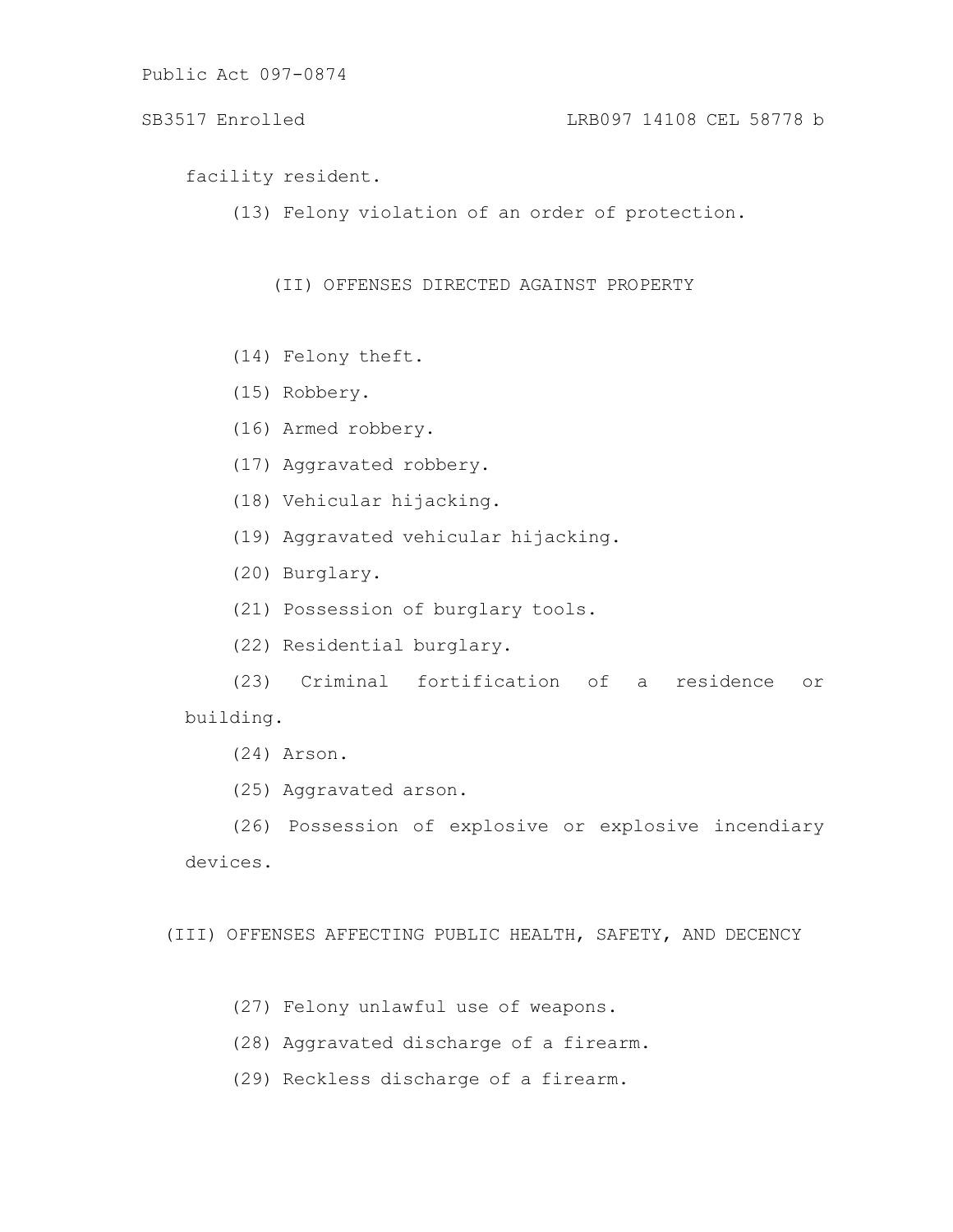(30) Unlawful use of metal piercing bullets.

(31) Unlawful sale or delivery of firearms on the premises of any school.

(32) Disarming a police officer.

(33) Obstructing justice.

(34) Concealing or aiding a fugitive.

(35) Armed violence.

(36) Felony contributing to the criminal delinquency of a juvenile.

#### (IV) DRUG OFFENSES

(37) Possession of more than 30 grams of cannabis.

(38) Manufacture of more than 10 grams of cannabis.

(39) Cannabis trafficking.

(40) Delivery of cannabis on school grounds.

(41) Unauthorized production of more than 5 cannabis sativa plants.

(42) Calculated criminal cannabis conspiracy.

(43) Unauthorized manufacture or delivery of controlled substances.

(44) Controlled substance trafficking.

(45) Manufacture, distribution, or advertisement of look-alike substances.

(46) Calculated criminal drug conspiracy.

(46.5) Streetgang criminal drug conspiracy.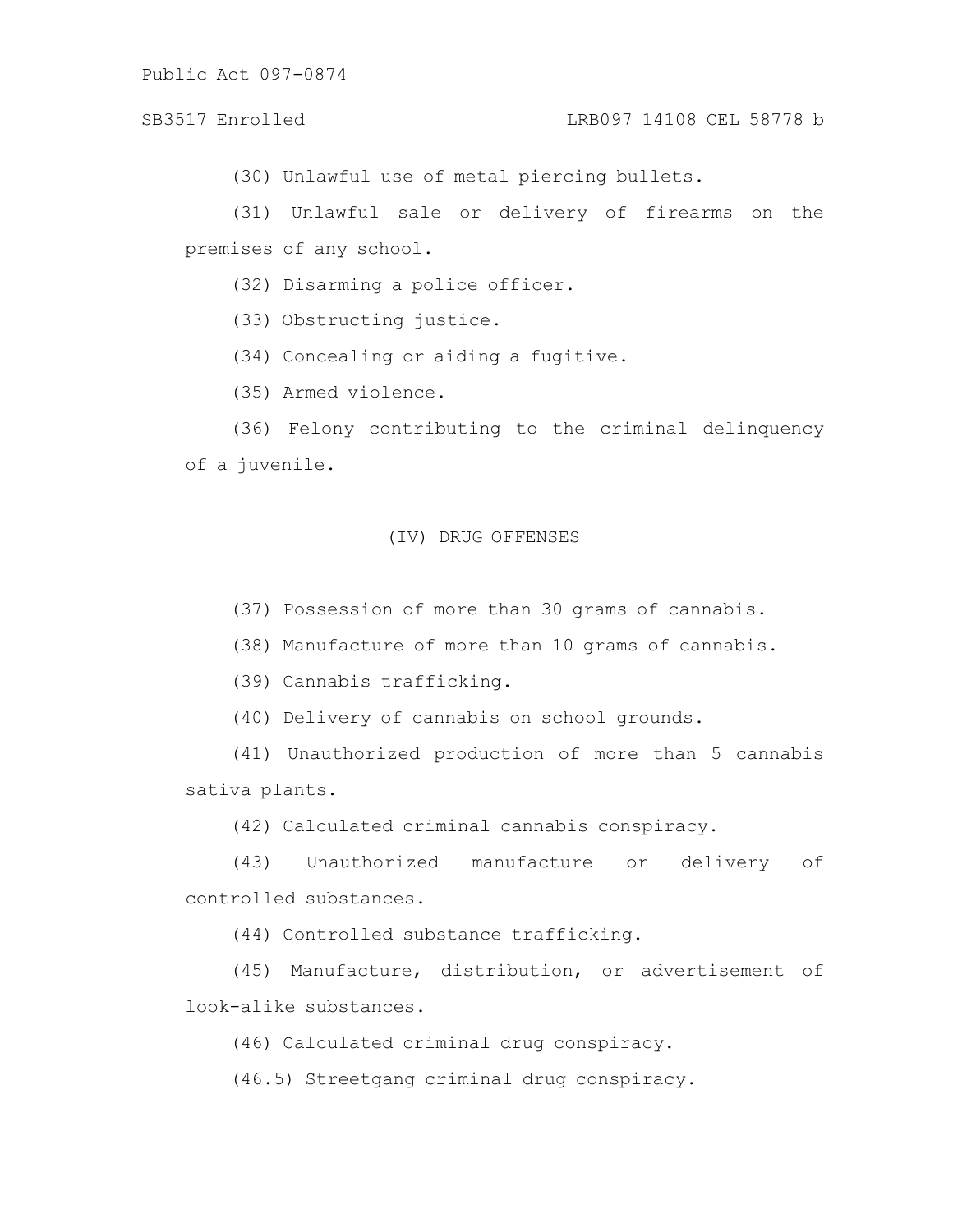(47) Permitting unlawful use of a building.

(48) Delivery of controlled, counterfeit, or look-alike substances to persons under age 18, or at truck stops, rest stops, or safety rest areas, or on school property.

(49) Using, engaging, or employing persons under 18 to deliver controlled, counterfeit, or look-alike substances.

(50) Delivery of controlled substances.

(51) Sale or delivery of drug paraphernalia.

(52) Felony possession, sale, or exchange of instruments adapted for use of a controlled substance, methamphetamine, or cannabis by subcutaneous injection.

(53) Any violation of the Methamphetamine Control and Community Protection Act.

(d) Notwithstanding subsection (c), the Department may make an exception and issue a new foster family home license or may renew an existing foster family home license of an applicant who was convicted of an offense described in subsection (c), provided all of the following requirements are met:

(1) The relevant criminal offense or offenses occurred more than 10 years prior to the date of application or renewal.

(2) The applicant had previously disclosed the conviction or convictions to the Department for purposes of a background check.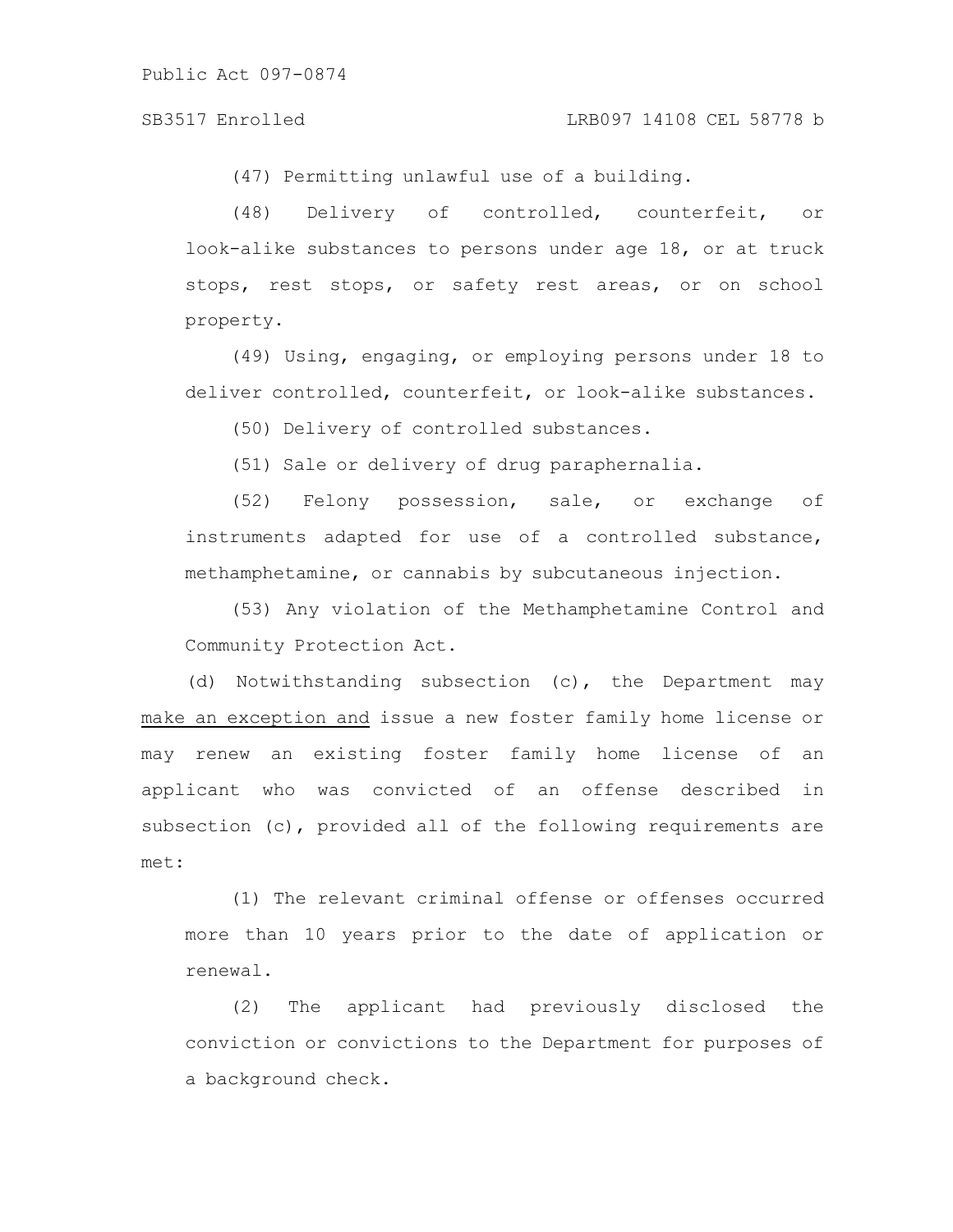(3) After the disclosure, the Department either placed a child in the home or the foster family home license was issued.

(4) During the background check, the Department had assessed and waived the conviction in compliance with the existing statutes and rules in effect at the time of the hire or licensure waiver.

(5) The applicant meets all other requirements and qualifications to be licensed as a foster family home under this Act and the Department's administrative rules.

(6) The applicant has a history of providing a safe, stable home environment and appears able to continue to provide a safe, stable home environment.

(e) In evaluating the exception pursuant to subsections (b-2) and (d), the Department must carefully review any relevant documents to determine whether the applicant, despite the disqualifying convictions, poses a substantial risk to State resources or clients. In making such a determination, the following guidelines shall be used:

(1) the age of the applicant when the offense was committed;

(2) the circumstances surrounding the offense;

(3) the length of time since the conviction;

(4) the specific duties and responsibilities necessarily related to the license being applied for and the bearing, if any, that the applicant's conviction